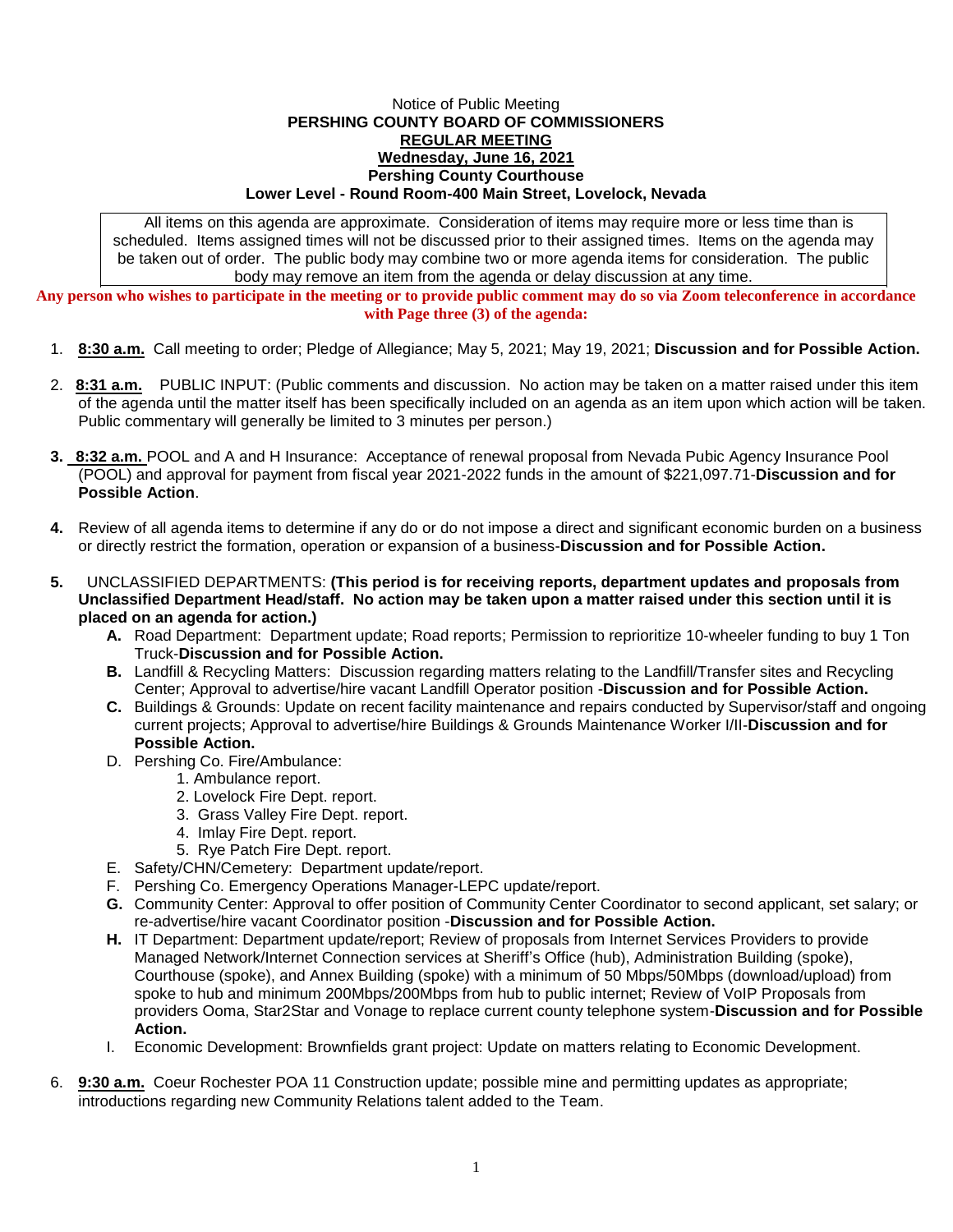- **7.** ELECTED DEPARTMENTS: **(This period is for receiving reports, department updates and proposals from Elected Officials/staff. No action may be taken upon a matter raised under this section until it is placed on an agenda for agenda.)**
	- A. Lacey Donaldson, Clerk-Treasurer: Department update/report; Approval of corrections/changes to the Tax Roll; Approval to advertise/hire vacant Administrative Clerk I/II position; Acknowledgment of Affidavit of Publication of Notice of Sale and Return of Sale-**Discussion and for Possible Action.**
	- B. Rene Childs, Auditor-Recorder: Department update/report.
	- C. Laureen Basso-Cerini, Assessor: Department update/report.
	- D. Bryce Shields, District Attorney: Department update/report.
	- **E.** Judge Karen Stephens, Justice Court: Department update/report; Salary Resolution-M. Ortega-**Discussion and for Possible Action.**
	- F. Jerry Allen, Sheriff's Dept.: Department update/report; Investigator position -**Discussion and for Possible Action.**
- 8. Update on progress of site location, design, funding, amenities and construction of future Law Enforcement Center-**Discussion and for Possible Action**.
- 9. PLANNING AND BUILDING DEPARTMENT; IMLAY WATER SYSTEM AND PERSHING CO. ELECTRICAL:
	- **A.** Proposal from Farr West Engineering to research the development of regulations by Pershing to address water resource concerns in the Grass Valley Hydrographic Basin No. 71 in the amount of \$6,000.00-**Discussion and for Possible Action.**
	- B. Parcel Map application on APN:007-441-14 for Julie Knight, proposing to divide the current parcel into (1) 77.44 acre parcel and (1) 2.5 acre parcel, General Rural (GR) Land Use, located at 2705 Westergard Road, Pershing County, NV-**Discussion and for Possible Action.**
	- **C.** Request to hear an appeal from Desert Mountain Surveying on Behalf of All Finance, LLC to overturn the decision to deny their Division into Large Parcels map application by the Planning Commission on June 2, 2021**-Discussion and for Possible Action.**
	- **D.** Salary Resolution-E. Franco**-Discussion and for Possible Action.**
	- **E.** Request to advertise/hire part-time (less than 20 hrs.) Administrative Clerk I employee to assist with Planning Commission meetings; utility billing and business license processing-**Discussion and for Possible Action.**
- 10. PROCLAMATIONS AND AWARDS: **Discussion and for Possible Action** (The Pershing County Board of Commissioners may make a Proclamation or present a service or other award on behalf of the County).
- 11. Grass Valley Advisory Board: Update on matters relating to the Grass Valley area.
- 12. Derby Field Airport: Update on matters relating to the Derby Field Airport.

Recess Commission meeting.

- **13. Convene Liquor Board**: Approval of Liquor License for 1) Silver State Racing, Class I, Special Event License-August, September and October 2021; 2) Imlay Volunteer Fire Department, Class I, Special Event License- Annual Street Dance July 17, 2021-**Discussion and for Possible Action.**
- **14. Adjourn Liquor Board meeting;** Reconvene Commission meeting.
- **15.** BOARD APPOINTMENTS/RESIGNATIONS: Grass Valley Advisory Board; Cemetery Board; Debt Management; Museum Board; Solid Waste Management & Recycling Board; Senior Center Advisory Board; Wildlife Advisory Board; Volunteer Advisory Board; Board of Equalization -**Discussion and for Possible Action.**
- 16. CARES FUNDING: Update/Approval of expenditures; Update from Emergency Management relating to the COVID-19; List of proposed projects, prioritizing and changing/amending the projects for allocation of the Covid-19 American Rescue Plan funding for Pershing County in the amount of \$1,306,252.00-**Discussion and for Possible Action.**
- 17. Litigation Meeting.
- 18. Report from Legal Counsel.
- 19. Report from Administrative Assistant/HR Rep.-County Commissioner's Office.
- 20. Items for future agendas- **Discussion and for Possible Action.**